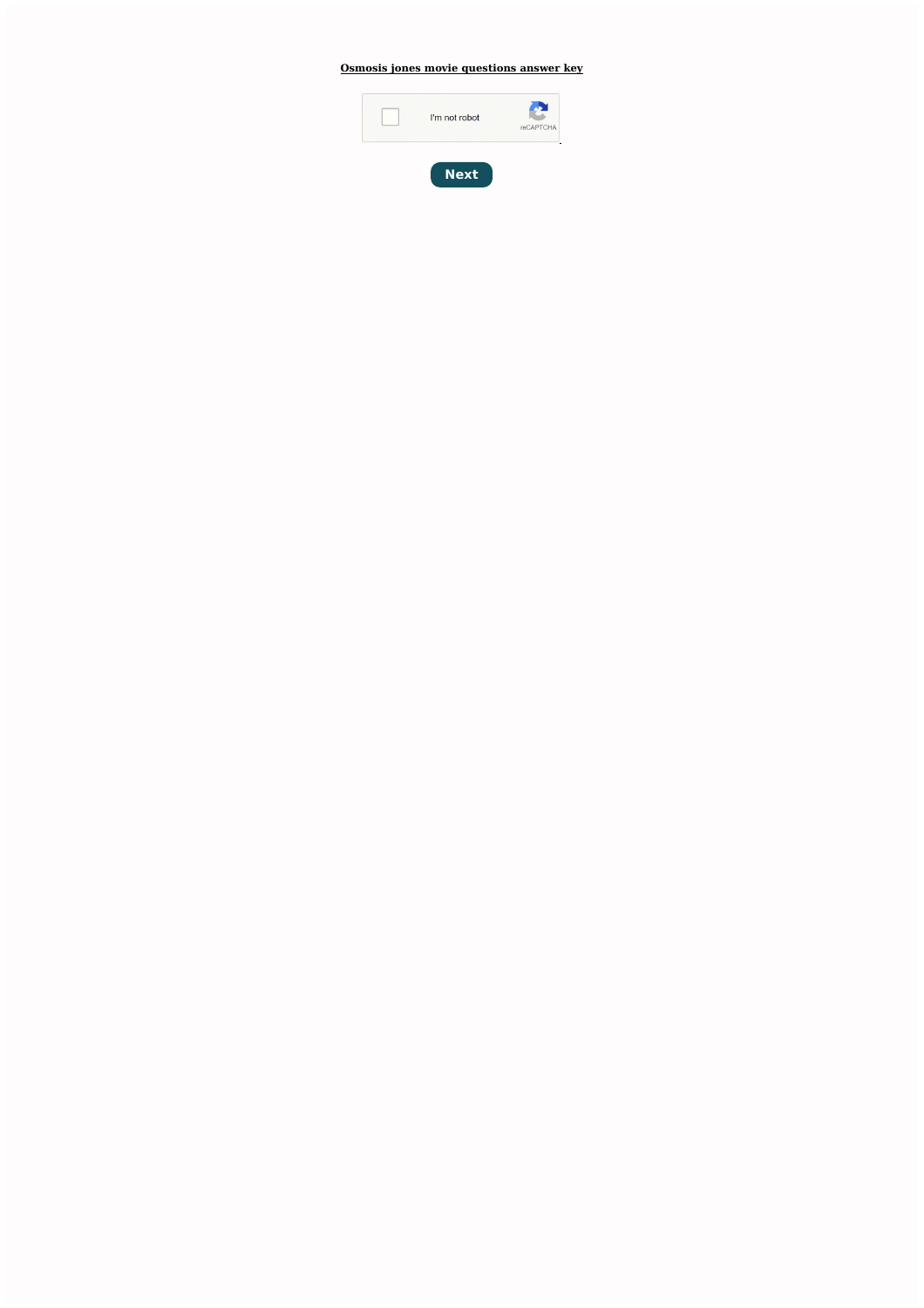Osmosis jones movie questions answer key



## Date Period: OSMOSIS JONES VIDEO WORKSHEET

16 Points 1. What is the meaning of "osmosis"?

2. How does it apply to the character in the movie?

3. What is the "City of Frank?"

4. What position does Osmosis Jones have in the City of Frank?

5. How do the "villains" enter the city?

6. What effect do the villains have on Frank?

7. How does the city combat the villains?

8. What other virus entered with the others, but was not easily detected?

9. What effect did this virus have on Frank initially

10. What did this virus have planned?

11. What is "Drix's" primary function?

12. Is the initial combination of over-the-counter (OTC) relief and the body's natural defenses a "friendly" one?

13. How does the mayor try to deal with the unknown invader?

14. In what other foolish eating experience did Frank partake that resulted in embarrassing consequences (that cost Osmosis Jones his original position)?

15. What nearly happens to the "City of Frank" as the disease gathers allies?

Date: Name:

## The Little Yellow Leaf By Kathleen W. Redman

There were three leaves left on the tree. One leaf was big and red. One leaf was big and green. One leaf was little and yellow.

"Look at me," the red leaf said. "I am so pretty. I am up high. Boys and girls can see me."

"Look at me," the green leaf said. "I am pretty, too. I am up high, too. Boys and girls can see me."

The little yellow leaf was quiet.

"We are so pretty," the red leaf and the green leaf said. "The yellow leaf is ugly. It is down low. It is little. It is not like us."

The little yellow leaf was quiet.

"You are ugly," the red leaf said.

"Yes, you are ugly," the green leaf said.

"You are not big," the red leaf said. "Yes, you are not big," the green leaf said.

"Blow away," the red leaf said.

"Yes, blow away," the green leaf said.

"No one wants to play with you," the red leaf said.

"Yes, no one wants to play with you," the green leaf said.

The little yellow leaf was quiet. It was sad.

A little girl walked to the tree. She had two little leaves in her hand.

The Biology of Osmosis Jones

These questions follow the movie in order. Use the bold headings to keep your place in the

Frank eats an egg...

1. What type of cell is Osmosis (Ozzie) Jones?

2. A cop and his girlfriend are going to the kidneys to see who? Why do they need to go see them soon?

3. After germs enter the bloodstream, whose problem do they become?

4. What does Ozzie's bullet hit, causing Frank to get a leg cramp?

5. When the saliva boat patrol is cleaning up the remnants of the dirty egg, they say that they are going to send a letter to the mayor about what?

6. Outside the mayor's office, what statue has the title, "Our Founder"?

7. There is a fat cell housing shortage. What does the mayor say that they are workin



It is the group of specialized glands that affects the endocrine system of growth the secretory organs that remove and release some elements from the blood to convert the new gland compounds is also known as the exocrine g (singular:testicle) of the testicles a sweat and oily glands of the skin, produce a substance that travels through the small conduits similar to exocrine tubes guiding female sexual glands; function in the reproduction of hormones secrete about 30-steroid hormones and control the metabolic processes of the adrenal glands of the body play an important role in sexual development, in sleep, and the metabolic pineal gland secretes enzyme cells advisor What kind of cells is Osmosi (Ozzie) Jones. white blood cells. A cop and his girlfriend go to the kidneys to see who? Why do they need to visit them soon? stones, the 226; 128? They'll pass. After the bloodstream, network. When the patrol of the saliva ship is cleaning the remains of the dirty egg, they say they'll send letter to the mayor about what? I'll wash my hands. Outside the mayor about what? I'll wash my hands. Outside the out. Down to the bathroom. What is the location of Ozzie police station? Lymphones. When Drix (the cold pill) arrives in Frank's stomach, the cells are amazed at his size. What does ozzanza say about the pill? It's for the appearing when the mayor announces the trip to the Buffalo Wing Festival? Love handles. What button does Jones push to get rid of the oyster bacteria? Button button. Now that some of the "Godfather" subtitles have joined T betting? Varicella! The boy running the fight was a virus. How did he get into the body? Influence, one shot. Who has a meeting with other bacteria and viruses in a club called what? Sit. What is the name of the rock band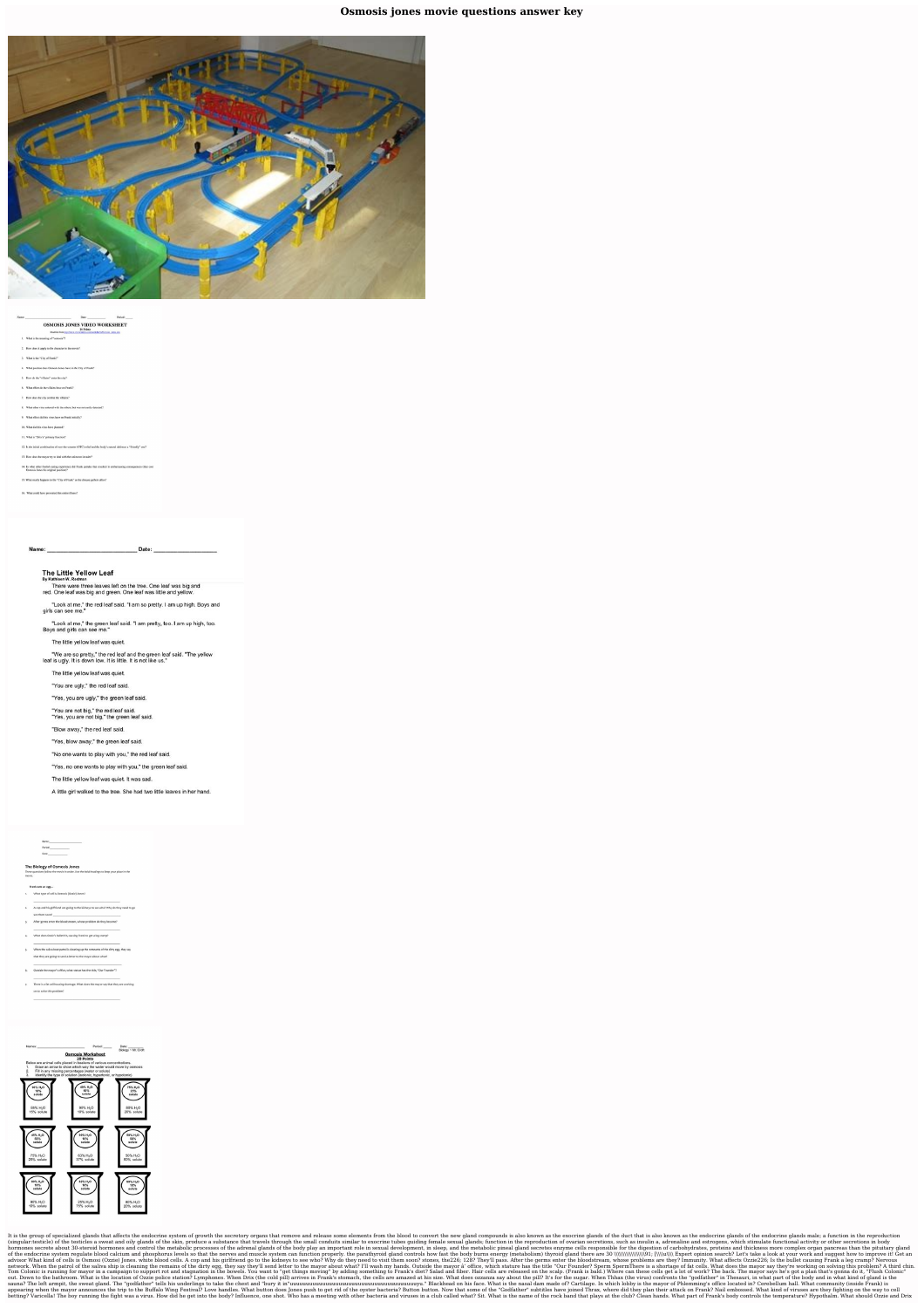one of the mess after Zit explodes? SCAP! When Thrax leaves the toenail embossed with its two remaining One of them suggests doing what for a while? IncuBato. What happened to the ancestors of Ozzie226; â € ™? The umbilic erve the body, what effect does he don't want to have on Frank? Immunity'. Drix salt on a bus whose cartel indicates that the destination of him is what? The bladder. What substance kills Thrax (and most other pathogenic a organism, he HeA ¢ ô will need a lawyer. Ozzie where suggests to take one? Hemorrhoids. Find out what is a "colon" and explains why TomA ¢ â € ™ The surname is perfect for a candidate with the platform described in questi things. on.